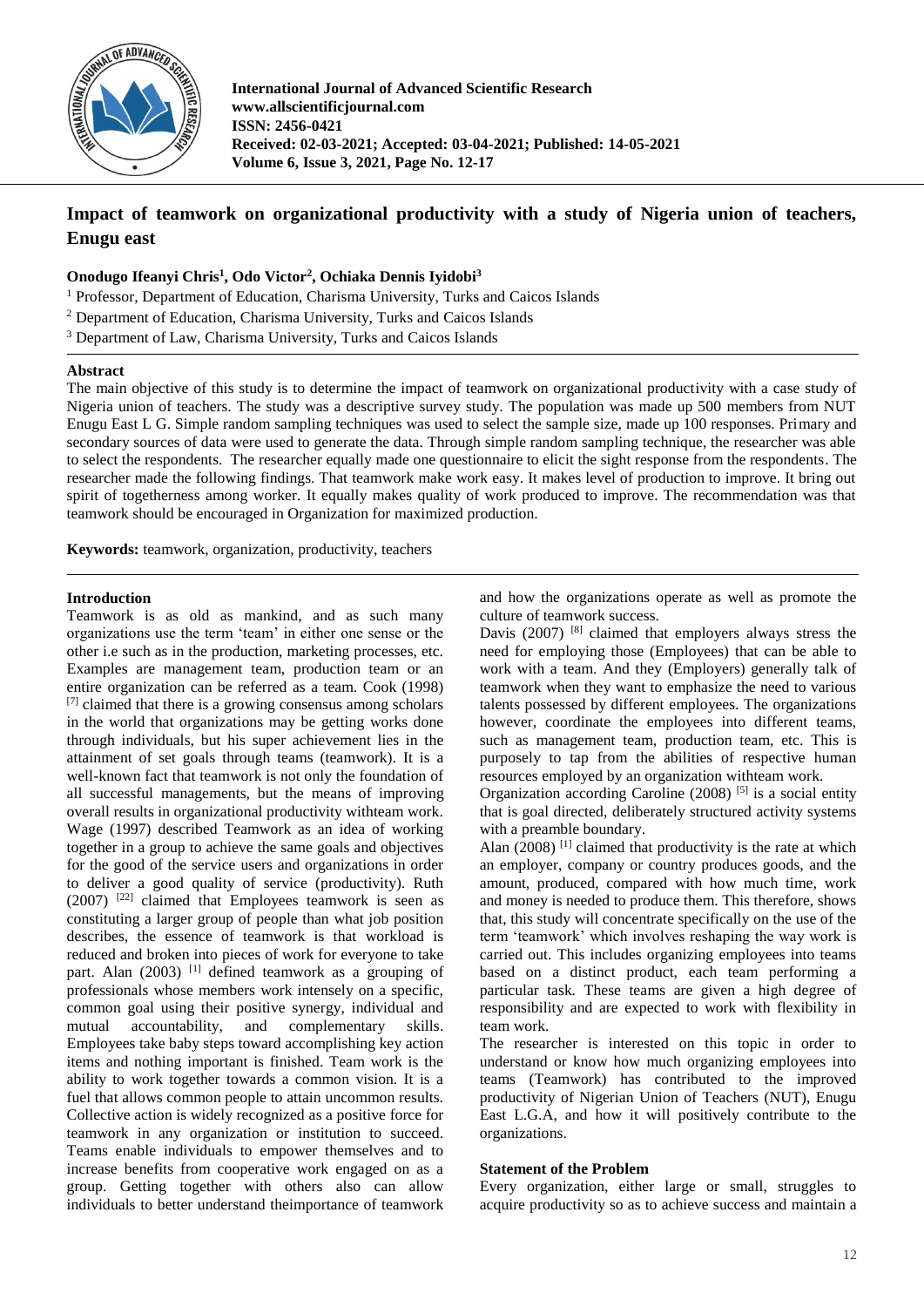valuable image in this present world of organizational competitions. And it is the wish of organizations to see the input they use (resources) and the output (goods and services produced) they have at the end with team work.

The population of workers in an organization may be very large and yet that organization achieving a very low productivity and with no improvement in their products. Could this occur as a result of absence of teamwork in such organizations? And if it is, then, there are other organizations that have teams and yet achieve little or no productivity at all. It may be as a result of the following problems:

- 1. **Lack of Teamwork in the Organization:** That is the failure of an organization to coordinate works into work groups in order to tap from the respective human resources the organization possesses.
- 2. **Poor Leadership Styles in the Organization:** It may be as a result of the leadership style of the organization possibly not favorable to teamwork.
- 3. **Poor Leadership of the Work Teams:** Different work teams may exist, but lacking the persons with the team leading acumen to lead them.
- 4. **Lack of Motivation of the Workforce:** The way in which organizations reward their workforce may also lead to low organizational productivity even when their staff works in teams.
- 5. **Prevailing Conditions that hinder growth in an Organization:** The conditions permanently occurring in an organization (lack of picking-up of innovative ideas) like the absence of designing motivational programs, educational growth, bonuses, job rotation and the use of old technologies, etc, may be the cause of low organizational productivity.

### **Objectives of the Study**

The general objective of this study is to investigate the contributions of teamwork on organizational productivity. The specific objectives of this study are as listed below:

- 1. To determine the impact of teamwork on organizational productivity.
- 2. To determine impact of leadership styles organizational productivity.
- 3. To determine the impact of motivation on Organizational Productivity.

### **Research Questions**

For the purpose of this research, the following research questions were formulated to guide this study:

- 1. What are the Impact of teamwork on organizational productivity?
- 2. What are the impact Leadership style on organization affect teamwork?
- 3. What are the impact of Motivation on organization productivity?

### **Hypotheses**

Team work encourages high organizational productivity.

- 1. Teamwork has no significant impact on organizational productivity.
- 2. Leadership style has no significant impact on organizational productivity
- 3. Motivation has no significant impact on organizational productivity.

### **Conceptual Framework**

- Meaning of Teamwork.
- Importance of team work in organization.
- Ways to build collaborative teams

### **Meaning of Teamwork**

**Teamwork** is the collaborative effort of a group to achieve a common goal or to complete a task in the most effective and efficient way. This concept is seen within the greater framework of a team, which is a group of interdependent individuals who work together towards a common goal. Basic requirements for effective teamwork are an adequate team size. The context is important, and team sizes can vary depending upon the objective. A team must include at least *2* or more members, and most teams range in size from *2* to 100. Sports teams generally have fixed sizes based upon set rules, and work teams may change in size depending upon the phase and complexity of the objective. Teams need to be able to leverage resources to be productive (i.e. playing fields or meeting spaces, scheduled times for planning, guidance from coaches or supervisors, support from the organization, etc.), and clearly defined roles within the team in order for everyone to have a clear purpose. Teamwork is present in any context where a group of people are working together to achieve a common goal. These contexts include an industrial organization (formal work teams), athletics (sports teams), a school (classmates working on a project), and the healthcare system (operating room teams). In each of these settings, the level of teamwork and interdependence can vary from low (e.g. golf, track and field), to intermediate (e.g. baseball, football), to high (e.g. basketball, soccer), depending on the amount of communication, interaction, and collaboration present between team members.

### **Importance of Team Work In Organisation Work Efficiency**

Teamwork enables you to accomplish tasks faster and more efficiently than tackling projects individually. Cooperating together on various tasks reduces workloads for all employees by enabling them to share responsibilities or ideas. Teamwork also reduces the work pressure on every worker, which allows him to be thorough in the completion of the assigned roles. In sharing ideas or responsibilities, every employee should have a role that suits his specialization. You should also consider employees' levels of interest in the project at hand, which positively influences the efficiency or speed of their output in accomplishing the task.

## **Improved Employee Relations**

Teamwork is important in an organization because it provides employees with an opportunity to bond with one another, which improves relations among them. Workers who constitute a team working on a project often feel valued upon the successful completion of such tasks. A situation in which all of them find a chance to contribute towards the tasks improves relations within the team and enhances their respect for each other. Improved employee relations also result from the fact that teamwork enhances cohesion among members, thanks to increased trust among them.

### **Increased Accountability**

Teamwork increases the accountability of every member of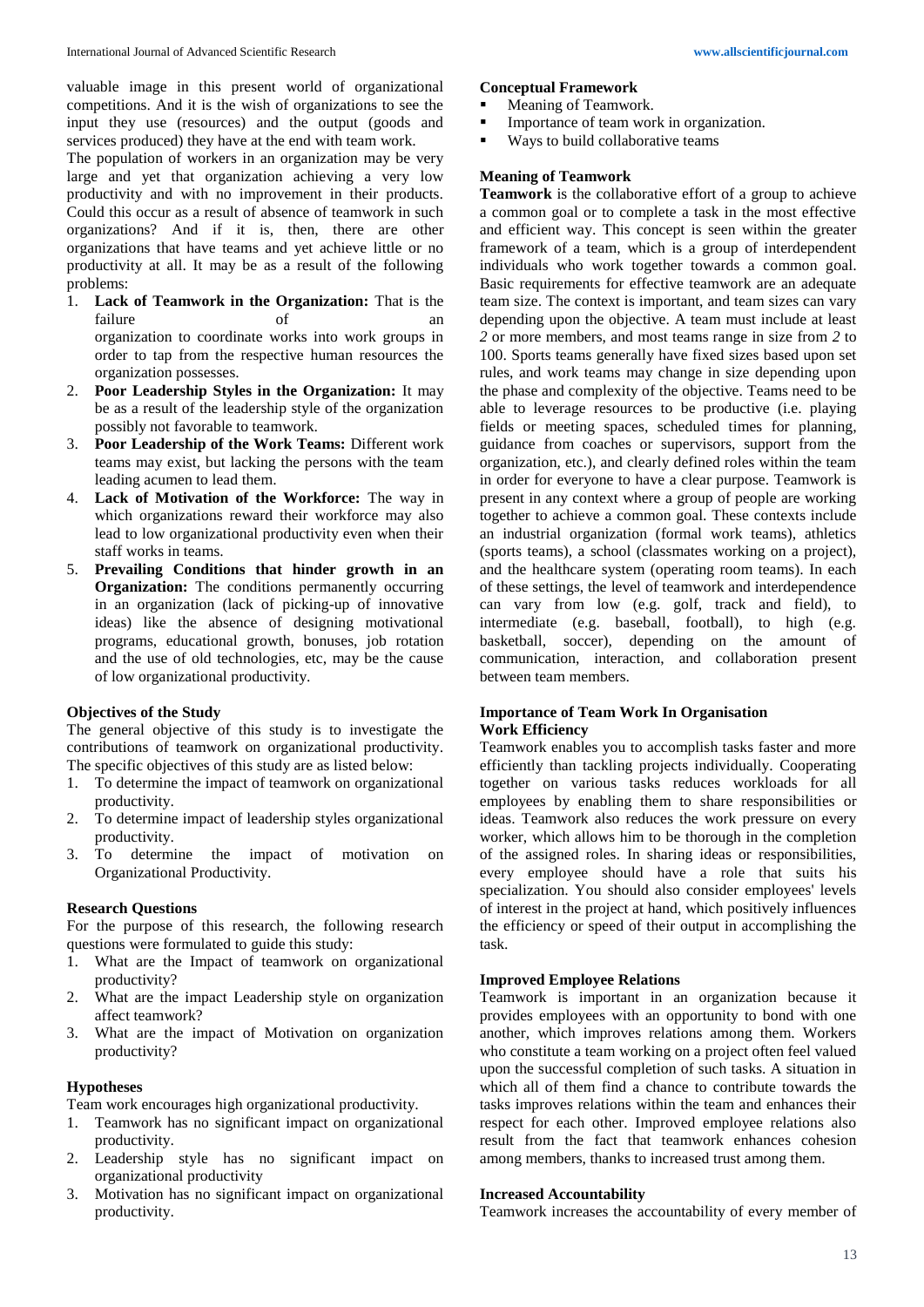the team, especially when working under people who command a lot of respect within the business. Team members do not want to let each other down and hence do their best to contribute to the successes of their teams. In contrast to working solo on a project, peer pressure is usually high within teams such that cases of low morale are less likely to impact individuals. As a business owner, you would benefit from increased productivity through efficient team projects, which may be completed well ahead of the deadline.

### **Learning Opportunities**

Cooperating on a project is an opportunity for new workers to learn from more experienced employees. Teams often consist of members who differ from one another in terms of skills or talents. Working together is a great opportunity to acquire skills that an employee never had beforehand. Unlike working alone on a project, teamwork affords people the opportunity to challenge the ideas of each other and come up with a compromise solution that contributes to the successful completion of the task.

#### **Teamwork in the Workplace**

- 1. What is a team, and what makes a team effective?
- Teamwork has never been more important in organizations than it is today. Whether you work in a manufacturing environment and utilize self-directed work teams, or if you work in the "knowledge economy" and derive benefits from collaboration within a team structure, you are harnessing the power of a team.

*A* team, according to Katzenbach and Smith (2005).Teams," is defined as "people organized to function cooperatively as a group".

- The five elements that make teams function are:
- Common commitment and purpose
- Specific performance goals
- Complementary skills
- Commitment to how the work gets done
- Mutual accountability

A team has a specific purpose that it delivers on, has shared leadership roles, and has both individual and mutual accountabilities. Teams discuss, make decisions, and perform real work together, and they measure their performance by assessing their collective work products. Wisdom of Teams reference. This is very different from the classic working group in an organization (usually organized by functional area) in which there is a focused leader, individual accountabilities and work products, and a group purpose that is the same as the broader organizational mission. Think of the finance organization or a particular business unit in your company—these are, in effect, larger working groups that take on a piece of the broader organizational mission. They are organized under a leader, and their effectiveness is measured by its influence on others within the business (e.g., financial performance of the business.)

#### **Finance Working Group**

Smart managers understand that not all of a company's influential relationships appear as part of the organization chart. Consider a publishing company that might have a lead

finance head for each group, such as adult fiction, nonfiction, young adult, and children's book divisions. A finance team working group would help spread best practices and lead to more cohesive operations for the entire organization. (Credit: the tax haven /flickr / Attribution 2.0 Generic (CC BY 2.0))

So, what makes a team truly effective? According to Katzenbach and Smith's "Discipline of Teams," there are several practices that the authors have observed in successful teams. These practices include:

Establish urgency, demanding performance standards, and direction. Teams work best when they have a compelling reason for being, and it is thus more likely that the teams will be successful and live up to performance expectations. We've all seen the teams that are brought together to address an "important initiative" for the company, but without clear direction and a truly compelling reason to exist, the team will lose momentum and wither.

Select members for their skill and skill potential, not for their personality. This is not always as easy as it sounds for several reasons. First, most people would prefer to have those with good personalities and positive attitudes on their team in order to promote a pleasant work environment. This is fine, but make sure that those individuals have the skill sets needed (or the potential to acquire/learn) for their piece of the project. The second caveat here is that you don't always know what skills you need on a project until you really dig in and see what's going on. Spend some time up front thinking about the purpose of the project and the anticipated deliverables you will be producing, and think through the specific types of skills you'll need on the team.

Pay particular attention to first meetings and actions. This is one way of saying that first impressions mean a lot—and it is just as important for teams as for individuals. Teams will interact with everyone from functional subject-matter experts all the way to senior leadership, and the team must look competent and be perceived as competent. Keeping an eye on your team's level of emotional intelligence is very important and will enhance your team's reputation and ability to navigate stakeholders within the organization.

Set some clear rules of behavior. I have been through many meetings and team situations in which we have rushed through "ground rules" because it felt like they were obvious—and everyone always came up with the same list. It is so critical that the team takes the time up front to capture their own rules of the road in order to keep the team in check. Rules that address areas such as attendance, discussion, confidentiality, project approach, and conflict are key to keeping team members aligned and engaged appropriately. Set and seize upon a few immediate performance-oriented tasks and goals. What does this mean? Have some quick wins that make the team feel that they're really accomplishing something and working together well. This is very important to the team's confidence, as well as just getting into the practices of working as a team. Success in the larger tasks will come soon enough, as the larger tasks are really just a group of smaller tasks that fit together to produce a larger deliverable.

Challenge the group regularly with fresh facts and information. That is, continue to research and gather information to confirm or challenge what you know about your project. Don't assume that all the facts are static and that you received them at the beginning of the project. Often, you don't know what you don't know until you dig in.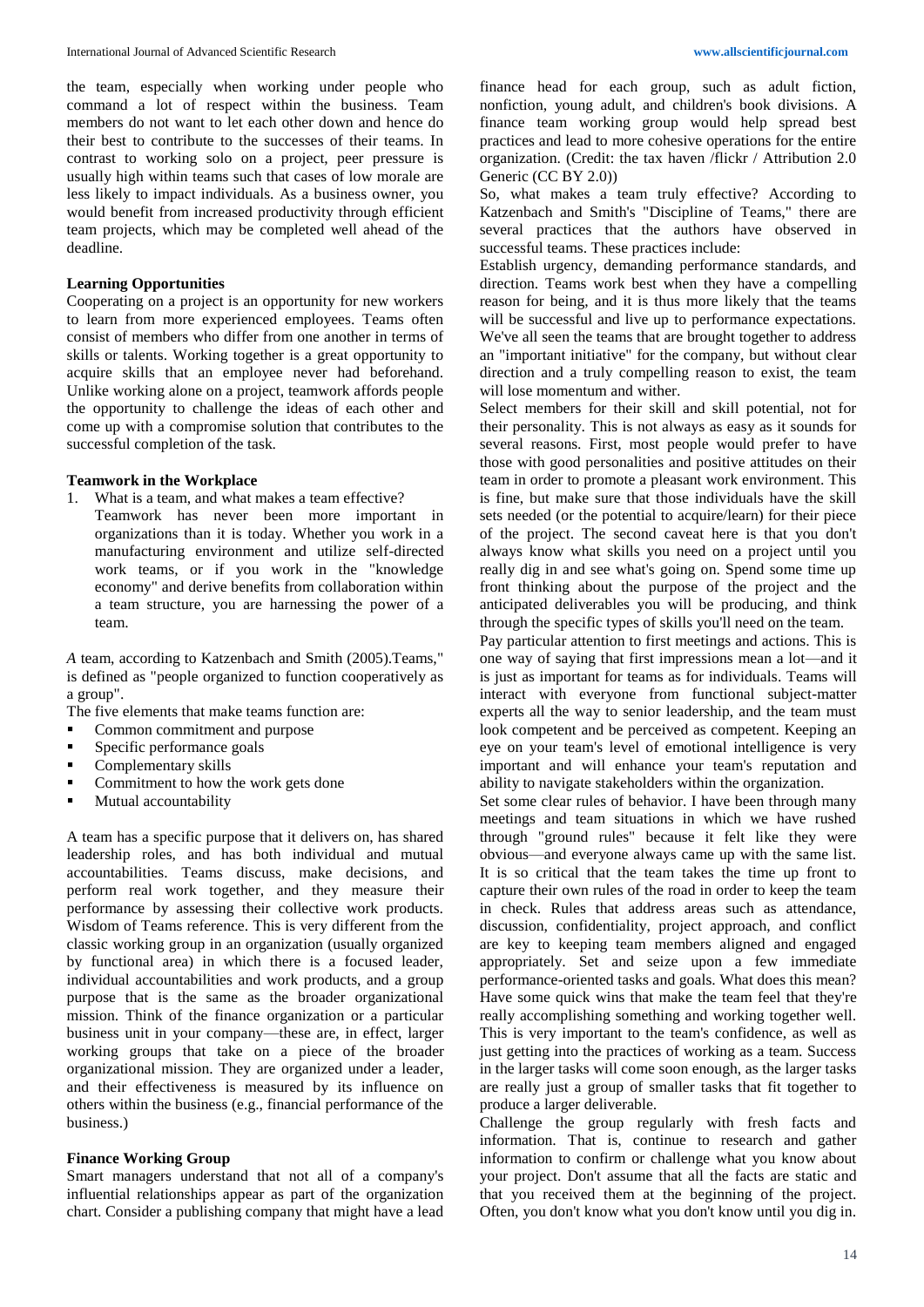I think that the pace of change is so great in the world today that new information is always presenting itself and must be considered in the overall context of the project.

Spend lots of time together. Here's an obvious one that is often overlooked. People are so busy that they forget that an important part of the team process is to spend time together, think together, and bond. Time in person, time on the phone, time in meetings—all of it counts and helps to build camaraderie and trust.

Exploit the power of positive feedback, recognition, and reward. Positive reinforcement is a motivator that will help the members of the team feel more comfortable contributing. It will also reinforce the behaviors and expectations that you're driving within the team. Although there are many extrinsic rewards that can serve as motivators, a successful team begins to feel that its own success and performance is the most rewarding.

Collaboration is another key concept and method by which teams can work together very successfully. Bringing together a team of experts from across the business would seem to be a best practice in any situation. However, Gratton and Erickson (2006), in their article Eight Ways to Build Collaborative Teams, found that collaboration seems to decrease sharply when a team is working on complex project initiatives. In their study, they examined 55 larger teams and identified those with strong collaboration skills, despite the level of complexity. There were eight success factors for having strong collaboration skills:

- "Signature" relationship practices
- Role models of collaboration among executives<br> $B = \frac{F_{\text{c}}}{F_{\text{c}} + F_{\text{c}} + F_{\text{c}} + F_{\text{c}} + F_{\text{c}} + F_{\text{c}} + F_{\text{c}} + F_{\text{c}} + F_{\text{c}} + F_{\text{c}} + F_{\text{c}} + F_{\text{c}} + F_{\text{c}} + F_{\text{c}} + F_{\text{c}}$
- Establishment of "gift" culture, in which managers mentor employees
- **Training in relationship skills**
- A sense of community
- Ambidextrous leaders—good at task and people leadership
- Good use of heritage relationships
- Role clarity and talk ambiguity

#### **The Effectiveness of Teams**

There is no doubt that teams have a powerful impact on the performance of the employees and the future of the organization. The studies that have been conducted on the subject indicate that the concept of teams is valuable and helpful to facilitate the developmental process in the organization and to enhance employees' performance (Oseiboakye, 2015)  $[19]$ . Simply, the main purpose of teamwork is to apply an effective method in order to improve the occupational performance of employees and their personal skills and talents that serve the requirements of the job. Bacon and Blyton (2006) identified the two essential factors that promote the communication skills between team's members and enhance their performance regarding the concept of teamwork, which are: selfmanagement team and interpersonal team skills. According to Tarricone & Lucav (2002) in their case study on successful teamwork, the effective teams can be accurately defined as: ''Successful teamwork relies upon synergism existing between all team members creating an environment where they are all willing to contribute and participate in order to promote and nurture a positive, effective team environment". Many studies have shown that employees who work on teams can be more productive than others who work individually (Jones et al. 2007). The reason why an

individual becomes more productive working on teams, is that he/she acquires or enhances the beneficial occupational skills through unlimited learning, cooperating, and exchanging thoughts and various experiences. Teamwork thus, is an essential element for the development and function of an organization or institution

### **Factors Associated with Teamwork**

It is not easy to build a competent teamwork due to the modern technological challenges and the increasing competition between industries. The various forms of challenges that have appeared recently because of the developments in all field, make it harder to build a strong structure of teamwork in organizational environment. The most efficient elements to overcome such difficulties<br>regarding teamwork are positive communication. regarding teamwork are positive communication, confidence, and productive leadership. It is nearly impossible to build up an efficient teamwork without these factors. The following elements are quite important regarding the competence and efficiency of teamwork:

- Trust among all team members.
- Well-Preparation to engage in various debates around ideas.
- Learning to commit to decisions and plans of action.
- Effective leadership and structure of teams with welldefined roles and responsibilities of team members. "
- Proper performance evaluation of team members and rewards and recognition for outstanding work. *"*
- Focusing on achieving collective results.

#### **Methodology**

The study adopts survey design. According to Parkidi (2003), a survey is a general procedure of collecting data from a selected example of population to describe the condition of the general population through simple random sampling techniques.

The population of this study comprises members of Nigerian Union of Teachers (NUT), Enugu East L.G.A. The practical figure of their members should be in the neighbourhood of about five thousand (5,000) but the researcher was select from this number. The researcher used simple random sampling technique to arrive at the number of the respondents. Population of this study is over 500 but the researcher through a careful method arrived at a sample of 100.

### **Analysis of Respondents Characteristics**

**Research Question One:** In what ways does team work impact on organizational productivity?

**Table 1:** Mean responses on in what ways does team work impact on organizational productivity.

| S/N          | <b>Item Statement</b>                                  |  |  |  | SA A SD D MW X REMARK          |
|--------------|--------------------------------------------------------|--|--|--|--------------------------------|
| $\mathbf{1}$ | It impact on organizational<br>productivity negatively |  |  |  | 50 30 10 10 108 3.5 Accepted   |
| 2            | It impact on productivity level<br>positively          |  |  |  | 10 10 60 20 106 3.4 Accepted   |
| 3            | It impact the organizational<br>peace                  |  |  |  | $40 30 20 10 132 2.7$ Accepted |
| 4            | It impact the unity of the<br>workers                  |  |  |  | 60 20 15 5 140 3.2 Accepted    |
| 5            | It impact the growth of the<br>organization.           |  |  |  | 45 40 5 10 196 3.0 Accepted    |

**Source:** Field Survey (2020)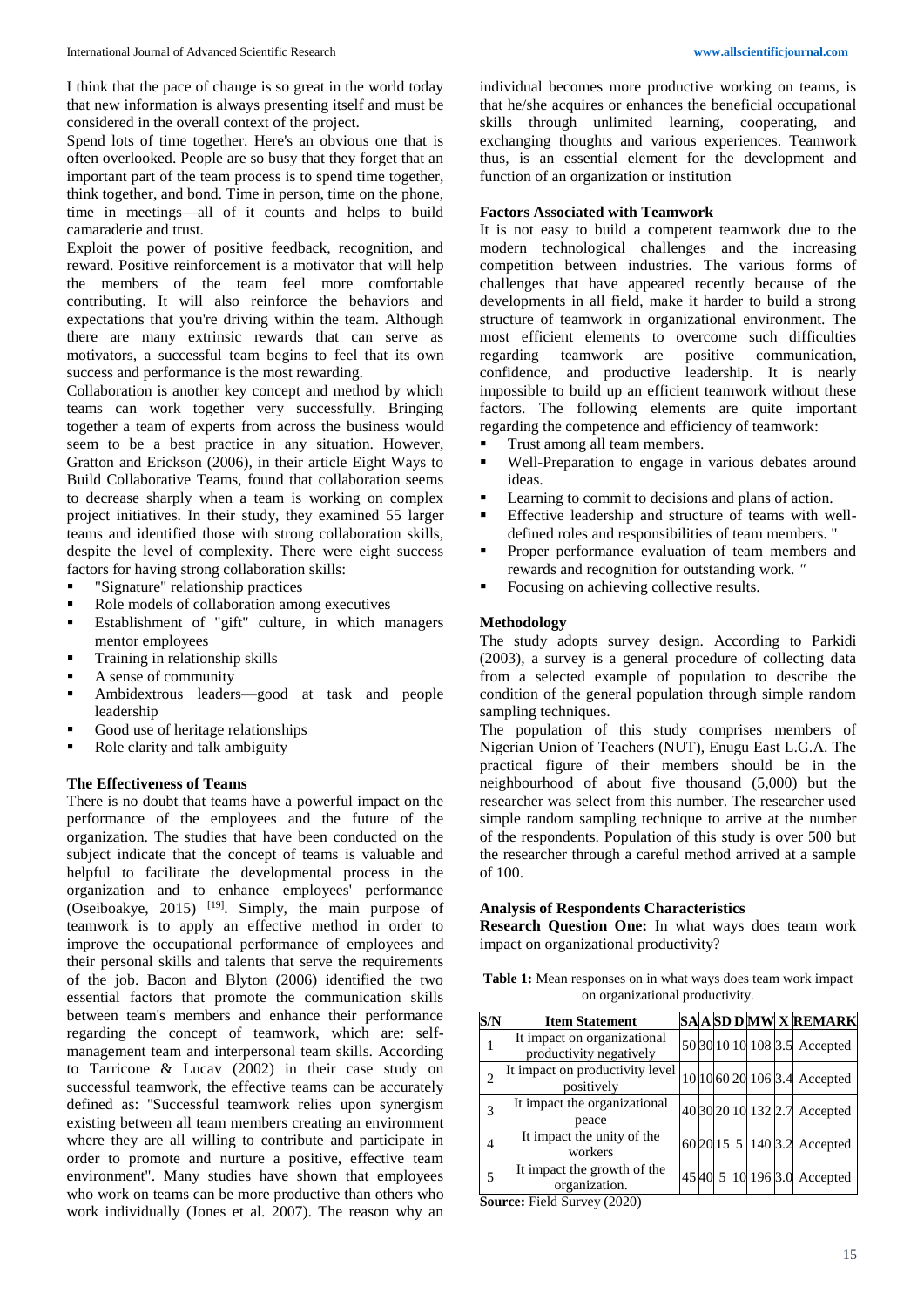Table 1 above shows that all the items were accepted by the respondents with mean scores of 3.5, 3.4, 2.7, 3.2 and 3.0. This implies that team work impact organizational productivity. It is good and should be encouraged.

**Research Question Two:** In what ways does leadership style of an organization impact team work?

Mean response on the ways leadership style affect team work.

| .,<br>v<br>×<br>۰.<br>.,<br>۰, |  |
|--------------------------------|--|
|--------------------------------|--|

| S/N | <b>Item Statement</b>                                                |  |  |  | SA A SD D MW X REMARK        |
|-----|----------------------------------------------------------------------|--|--|--|------------------------------|
| 6   | It impact the organization<br>positively                             |  |  |  | 60 20 10 10 108 3.6 Accepted |
|     | It impact organization in<br>production                              |  |  |  | 25 25 25 25 126 2.4 Accepted |
| 8   | It impact organizational peace $ 50 30 10 10 172 2.9$ Accepted       |  |  |  |                              |
| 9   | It impact organizational unity $\boxed{40,50,10}$ - 192 2.5 Accepted |  |  |  |                              |
| 10  | It impact organizational love                                        |  |  |  | 45 25 15 10 188 2.9 Accepted |
|     | <b>Source: Field Survey (2020)</b>                                   |  |  |  |                              |

Data on table 2 above shows that the respondents agreed with item 6, 7, 8, 9, 10 with mean scores of 3.6, 2.4, 2.9, 2.5, 2.9 respectively. This implies that leadership style impact team work. Leadership style is important in work situation.

**Research Question Three:** In what ways does team's poor leadership style impact their output?

Mean responses on the team's poor leadership style affect output.

| anıe |  |
|------|--|
|------|--|

| S/N | <b>Item Statement</b>                                            |  |  |  | SA A SD D MW X REMARK          |
|-----|------------------------------------------------------------------|--|--|--|--------------------------------|
| 11  | It affect output badly                                           |  |  |  | 35 30 10 15 100 3.0 Accepted   |
| 12  | It affect employee's<br>relationship                             |  |  |  | $50 40 10  - 100 3.0$ Accepted |
| 13  | It affects production output                                     |  |  |  | 30 30 20 20 136 2.7 Accepted   |
| 14  | It affects quality output                                        |  |  |  | 40 30 15 15 132 3.2 Accepted   |
|     | 15 It affects the quality of output 35 35 20 10 168 2.8 Accepted |  |  |  |                                |

**Source:** Field Survey (2020)

Data on table 3 above shows that the respondents agreed with item 11, 12, 13, 14, 15 with mean scores of 3.0, 3.0, 2.7, 3.2, 2. 8 respectively. This implies that poor leadership style affects output. Organizations should look for good leadership style.

**Research Question Four:** what are the benefits of motivation on organizational productivity?

Mean responses on the benefits of motivation on organizational productivity.

| ۱<br>Ш<br>æ |  |
|-------------|--|
|-------------|--|

| S/N | <b>Item Statement</b>                        |  |          |  | SA A SD D MW X REMARK             |
|-----|----------------------------------------------|--|----------|--|-----------------------------------|
| 16  | Motivation helps improve<br>production       |  |          |  | 50 30 10 10 100 3.5 Accepted      |
| 17  | It brings about Job growth                   |  |          |  | 45400510 192 3.4 Accepted         |
| 18  | It makes production better                   |  |          |  | $ 60 30$ 5   5   156 3.3 Accepted |
| 19  | It makes organizational<br>production steady |  | 60 30 10 |  | $-1083.0$ Accepted                |
| 20  | Motivation drives production                 |  |          |  | 40 30 15 15 112 3.6 Accepted      |

**Source:** Field Survey (2020)

Data on table 4 shows that the respondents agreed with item 16, 17, 18, 19, 20 with the mean scores 3.5, 3.4, 3.3, 3.0, 3.6 respectively. This implies that motivation is the key to better Job performance in all organization.

**Research Question Five:** What are the prevailing conditions that hinder the growth of organizational productivity?

Mean responses on the conditions that hinder the growth of organizational productivity.

| .<br>v<br>×<br>.,<br>۰.<br>$\sim$ |  |
|-----------------------------------|--|
|-----------------------------------|--|

| S/N | <b>Item Statement</b>                                           |  |  |  | SAASDDMWX REMARK              |
|-----|-----------------------------------------------------------------|--|--|--|-------------------------------|
|     |                                                                 |  |  |  |                               |
| 21  | Conditions of poor finance                                      |  |  |  | $40 35 20 5 148 3.7$ Accepted |
| 22  | Conditions of betrayal by<br>workers                            |  |  |  | 30 38 10 12 164 3.3 Accepted  |
|     | 23 Conditions of poor relationship 45 25 15 15 164 3.3 Accepted |  |  |  |                               |
| 24  | Conditions of dishonesty                                        |  |  |  | 50 35 10 5 172 3.4 Accepted   |
| 25  | Conditions of low motivation                                    |  |  |  | $ 48 42 5 5 168 3.3$ Accepted |
|     | <b>Source:</b> Field Survey (2020)                              |  |  |  |                               |

**Source:** Field Surv

Data on table 5 above shows that the respondents agreed with item 21, 22, 23, 24, 25 with mean scores of 3.7, 3.3, 3.3, 3.4, 3.3 respectively. This implies that the conditions that hinder the growth of organizations are huge in holding down the level of productivity.

#### **Discussion of Findings**

The researcher made use of five researcher questions. The first research question sought to find out how team works affect organizational productivity. The findings show that it affects organizational productivity positively because it makes organizational productivity to be on the high side. It equally brings about the organizational growth and development.

The second one sought to know whether leadership style affect team work from the work carried out it is clear that leadership style team work. Thus, when the style is good, it works the spirit of team work to function effectively.

The third research question sought to know whether the leadership style affect output in organization. The finding and on the positive side this is greatly rather good it helps to bring out the here from organizations.

The fourth research question sought to know the benefits of activation on organizational productively. It was found out it makes production to be good and effective. This is because activation is a strong means of encourage organizational productivity.

The fourth research question sought to know the conditions that hinder the growth of organizational productivity it was found out that finding, commitment and trust among factors hinder its growth.

#### **Conclusion**

Team work is as old as working and as such many organizations use the team to talk about situation where people work together for success and progress. It is one of the best ways to make organizations function very effectively. When the right leadership style is put in place it makes the organization very productive. Motivation is a strong indices of making organizations work assiduously for productivity this is why motivation is important in the overall good of organization.